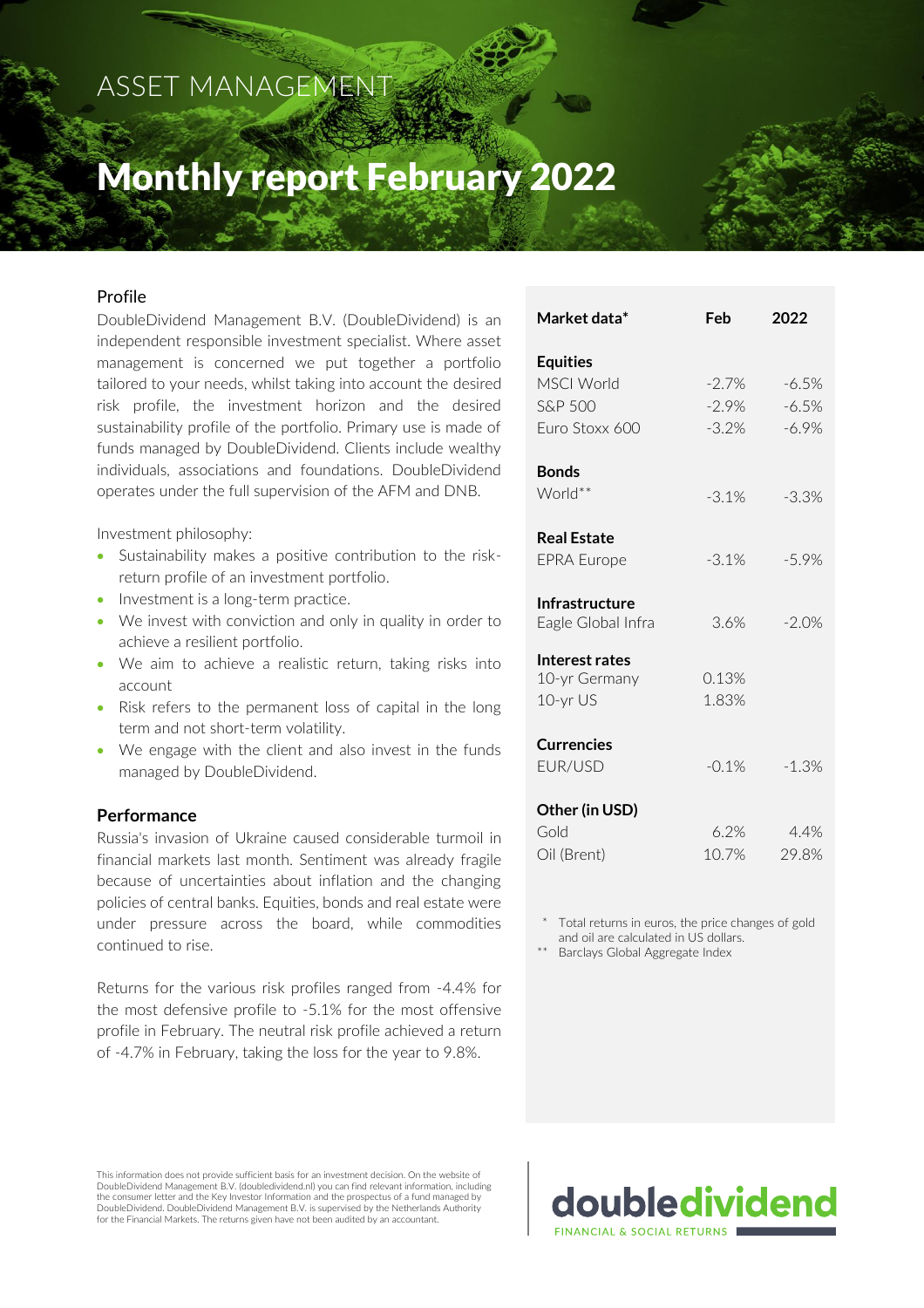# doubledividend

#### **Table: net returns for the various risk profiles\***

|                      | 2012  | 2013 | 2014  | 2015    | 2016 | 2017 | 2018    | 2019  | 2020 | 2021  | 2022<br>till Feb | Average<br>per vear* | Total  |
|----------------------|-------|------|-------|---------|------|------|---------|-------|------|-------|------------------|----------------------|--------|
| Defensive            | 8.8%  | 1.3% | 7.4%  | $-1.3%$ | 4.7% | 2.8% | $-4.4%$ | 17.7% | 3.9% | 5.4%  | $-7.7%$          | 3.6%                 | 43.1%  |
| Moderately defensive | 10.1% | 3.2% | 10.0% | 1.5%    | 5.4% | 3.6% | $-3.7%$ | 20.6% | 4.2% | 8.0%  | $-8.3%$          | 5.1%                 | 66.2%  |
| Neutral              | 12.2% | 5.7% | 11.1% | 4.9%    | 6.4% | 4.6% | $-2.7%$ | 22.7% | 4.5% | 11.2% | $-8.9%$          | 6.8%                 | 94.6%  |
| Offensive            | 13.9% | 8.3% | 14.8% | 7.9%    | 7.3% | 5.8% | $-1.7%$ | 26.1% | 6.4% | 14.7% | $-9.8%$          | 8.8%                 | 136.6% |
| Very offensive       | 15.4% | 9.6% | 16.7% | 10.1%   | 8.5% | 6.4% | $-1.1%$ | 29.3% | 7.6% | 18.6% | $-10.5%$         | 10.4%                | 173.8% |

\* The returns are based on the tactical asset allocation, after all costs, and with invested capital up to EUR 1 million.

The value of your investments can fluctuate. Past performance is no guarantee for the future.

### **Tactical asset allocation**

Each investment profile has a strategic allocation with bandwidths to equities, bonds and alternatives. The table below gives an overview of the five different standard investment profiles (without bandwidths). The classifications of risk profiles are motivated by the AFM (the Dutch Authority for the Financial Markets) and mainly based on historical risks and returns.

#### **Table: profiles and strategic asset allocation**

| <b>RISK PROFILES</b> | Defensive | Moderate  | Neutral | <b>Offensive</b> | Very offensive |
|----------------------|-----------|-----------|---------|------------------|----------------|
|                      |           | defensive |         |                  |                |
| Equities             | 22%       | 33%       | 47%     | 65%              | 80%            |
| <b>Bonds</b>         | 73%       | 61%       | 45%     | 25%              | 10%            |
| Alternatives         | 5%        | 6%        | 8%      | 10%              | 10%            |
| Cash                 | $O\%$     | O%        | $O\%$   | O%               | 0%             |
| Total                | 100%      | 100%      | 100%    | 100%             | 100%           |

Source: DoubleDividend Management B.V.

As indicated in our 2022 outlook, financial markets have entered more turbulent waters due to a number of uncertainties at play around the world. The main risks to financial markets at the moment are persistent inflation, rising interest rates and changing central bank policies. Other risks include new outbreaks and variants of the coronavirus, geopolitical tensions around Ukraine and the relationship between China and the US, additional regulation in both the West and China, and a possible deterioration of the economic situation in China, among others. This combination of risk factors can cause significant fluctuations in financial markets.

Our investment quality criteria as reflected in the 'schijf van vijf' ensure that we are well positioned to meet our expected long-term return targets, even under the current uncertain market conditions. Within equities and alternatives, we are invested in sectors that are supported by attractive long-term growth prospects in areas such as digitalization, healthcare and sustainability. Growth in these sectors is less dependent on the business cycle. In addition to companies with good growth prospects, we tend to invest in companies with high profit margins and strong market positions. These companies suffer less from inflation and have more opportunities to pass on higher costs to customers. The strong balance sheet position ensures that these companies are less affected by rising interest rates and can absorb cyclical fluctuations well.

The outlook for bonds remains slim. The risk of price declines if interest rates rise is high, while in real terms the return is eroded by high inflation. Low interest rates offer little protection against these risks. Bonds therefore primarily fulfil a role in terms of diversification in a mixed portfolio. In general, bonds are less volatile than equities, and some parts of the bond market have a low or even negative correlation with equities. Bonds thus mitigate the volatility of a mixed portfolio, and especially for investors with a shorter investment horizon, they thus fulfil an important role.

contact@doubledividend.nl www.doubledividend.nl